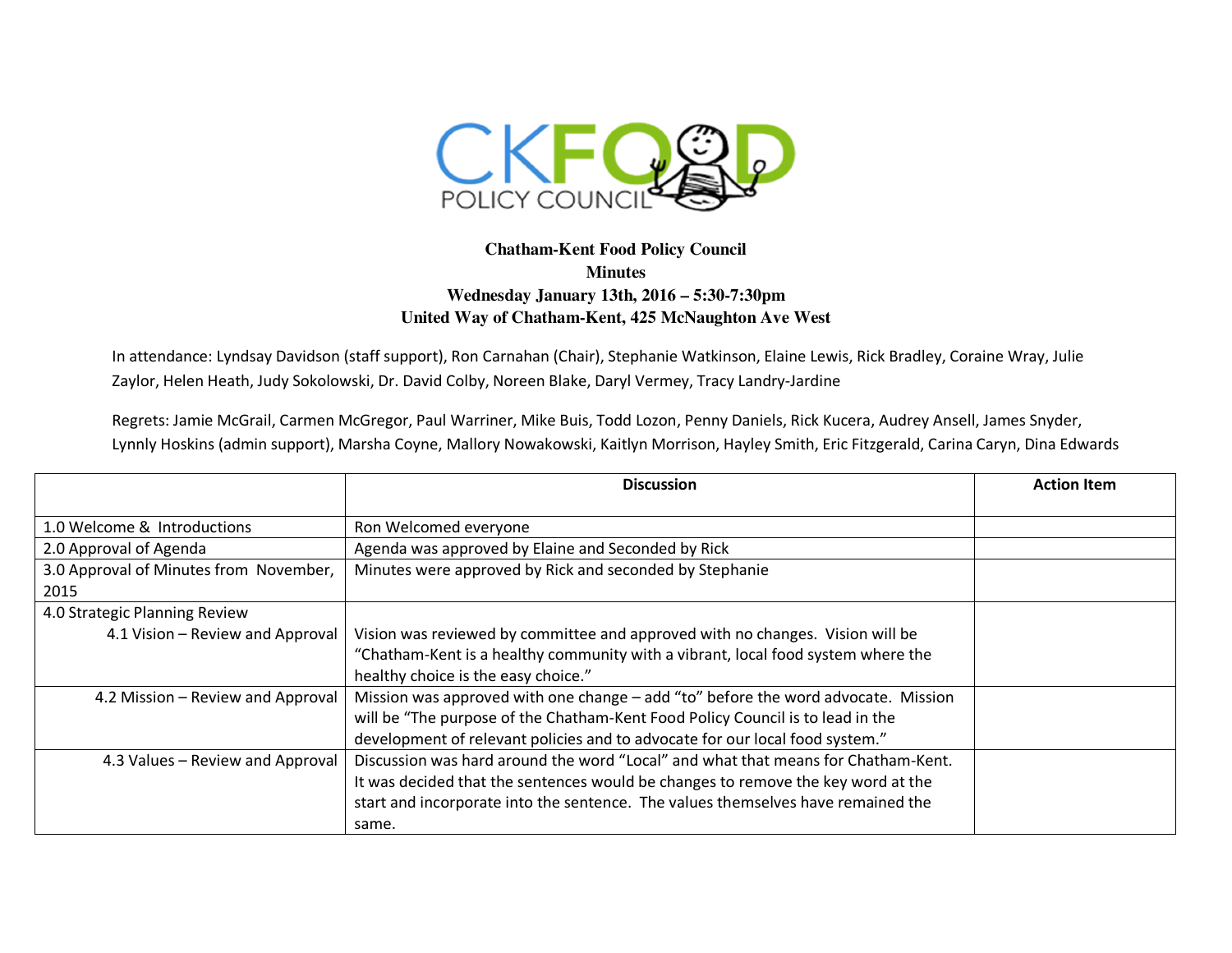|                                         | Values will be:                                                                                               |                                        |
|-----------------------------------------|---------------------------------------------------------------------------------------------------------------|----------------------------------------|
|                                         | Food production and distribution is done in a SUSTAINABLE manner.<br>$\bullet$                                |                                        |
|                                         | People have a RIGHT TO KNOW what's in their food and where and how it was                                     |                                        |
|                                         | produced.                                                                                                     |                                        |
|                                         | All people should have physical and economic ACCESS to healthy, culturally                                    |                                        |
|                                         | diverse, local food                                                                                           |                                        |
|                                         | Local food businesses should be valued and supported to promote ECONOMIC                                      |                                        |
|                                         | <b>VIABILITY</b>                                                                                              |                                        |
|                                         | All share in the responsibility for ENVIRONMENTAL STEWARDSHIP of the local                                    |                                        |
|                                         | food system                                                                                                   |                                        |
| 4.4 Goals - Review and Approval         | A discussion was had about the goals - the original goals that we had were very vague                         | Action: All members to                 |
|                                         | without a clear direction. Over the course of the discussion, the following goals were                        | review the goals in                    |
|                                         | developed.                                                                                                    | advance of the meeting in              |
|                                         | Goal 1 - To increase the knowledge, awareness and understanding about the<br>$\bullet$                        | March. Please send any                 |
|                                         | CK Food Policy Council.                                                                                       | comments, suggestions or               |
|                                         | Goal 2 - To increase opportunities to make healthy food choices available,<br>$\bullet$                       | changes to Lyndsay who                 |
|                                         | affordable and convenient.                                                                                    | will summarize for                     |
|                                         | Goal 3 - To increase consumption of local, healthy foods.                                                     | discussion at the meeting<br>in March. |
|                                         | Goal 4 - To increase the knowledge, awareness and understanding of what                                       |                                        |
|                                         | influences our food system and how it impacts health in CK.                                                   |                                        |
|                                         | Goal 5 - To make policy recommendations for the local food system to the<br>Chatham-Kent Board of Health.     |                                        |
|                                         | It was decided that there wasn't sufficient time to complete the goals and objectives                         |                                        |
|                                         | during this meeting. This discussion will continue at the meeting in March.                                   |                                        |
| 4.5 - Objectives - Develop and Approval | For the objectives, the council began to work through drafting the objectives to go                           | Action: All members are                |
|                                         | along with the above goals. Below is what they were able to draft. It was                                     | to review the goals and                |
|                                         | recommended that over the next few months, all council members should review the                              | take time to draft                     |
|                                         | goals and begin to draft suggestions that could work for the objectives for each of these                     | recommendations for                    |
|                                         | goals. Member should send any draft suggestions to Lyndsay by Friday March 4 <sup>th</sup> .                  | objectives. Please send                |
|                                         | These will be summarized and send out to the council for discussion at the meeting                            | any suggestions to                     |
|                                         | March 9 <sup>th</sup> . The March 9 <sup>th</sup> meeting will again focus solely on completing our strategic | Lyndsay by Friday March                |
|                                         | plan and with some time spent beforehand this should be more manageable.                                      | $4th$ .                                |
|                                         |                                                                                                               |                                        |
|                                         | Goal 1-To increase the knowledge, awareness and understanding about the CK Food                               |                                        |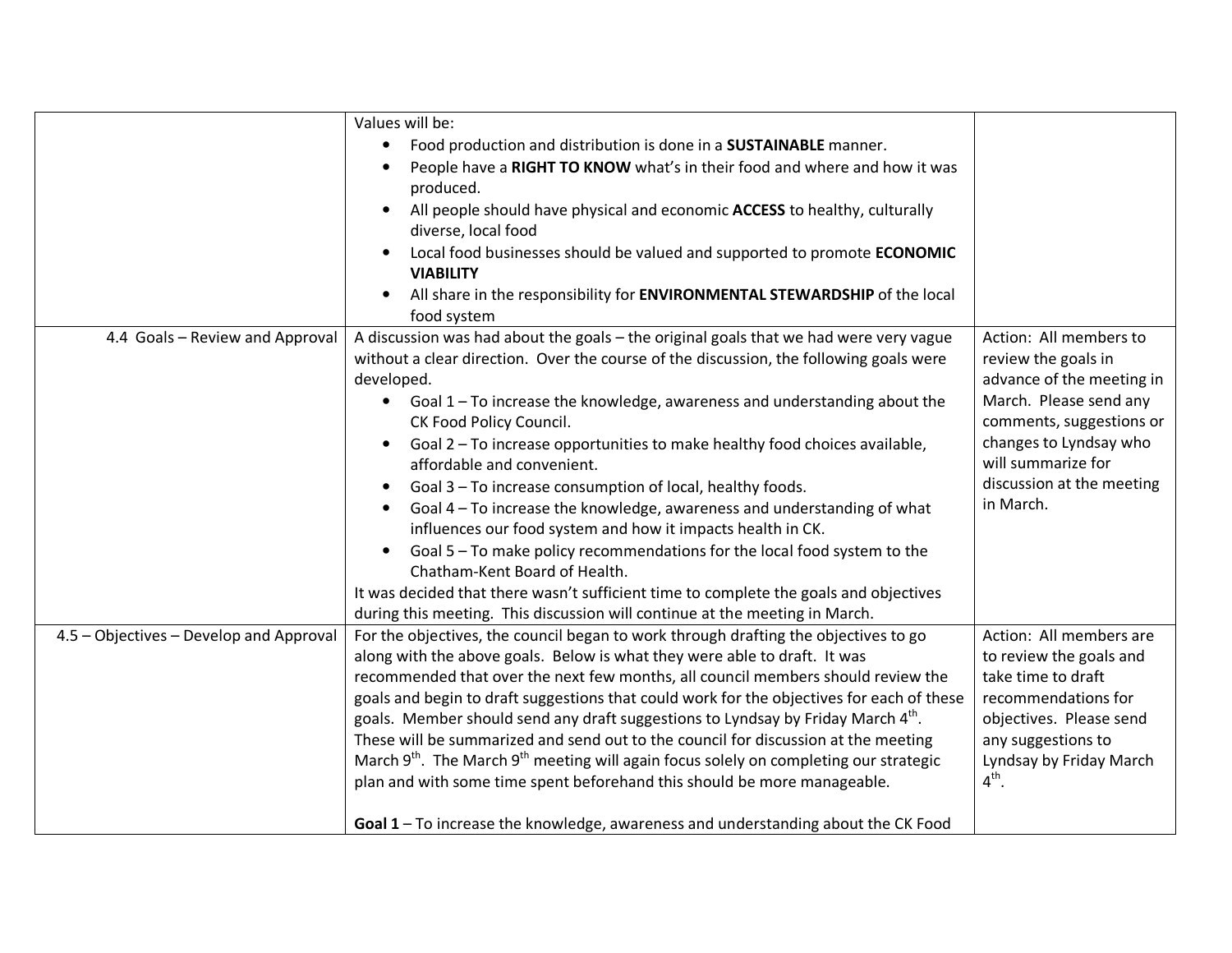|                                        | Policy Council.                                                                             |                                   |
|----------------------------------------|---------------------------------------------------------------------------------------------|-----------------------------------|
|                                        | Objectives:                                                                                 |                                   |
|                                        | A. Develop a marketing subcommittee to develop a marketing campaign                         |                                   |
|                                        | Develop partnerships with media, community agencies, producers, retailers, etc<br>В.        |                                   |
|                                        | Facilitate information sessions<br>C.                                                       |                                   |
|                                        | D. Attend community events                                                                  |                                   |
|                                        |                                                                                             |                                   |
|                                        | Goal 2 - To increase opportunities to make healthy food choices available, affordable       |                                   |
|                                        | and convenient.                                                                             |                                   |
|                                        | Objectives:                                                                                 |                                   |
|                                        | A. To work with retailers to develop strategies that support healthier food choices         |                                   |
|                                        | in their store (example - encourage food retailers to provide a free, healthy fruit         |                                   |
|                                        | basket at the front of their store                                                          |                                   |
| 4.6 Three Year Priority Setting        | Due to time restraints, the group did not get to this section. Please review the priorities |                                   |
|                                        | and consider if they meet what working currently being done by the CKFPC and                |                                   |
|                                        | directions for the future. Ensure that they also line up with our vision/mission/goals.     |                                   |
| 4.7 Identification of membership needs | Currently we have vacancies in the following areas: Economic Development,                   | Action: Lyndsay to                |
|                                        | Restaurant, Food Distribution, institutional purchasing. Additionally it came up that we    | continue to try to recruit        |
|                                        | might want to consider some additional areas - Horticultural societies (separate rep        | with some positions as            |
|                                        | from gardens), colleges - ie Ridgetown or St Clair (either as part of or separate from the  | consultant.                       |
|                                        | education reps). It was decided that some of these may be better fit if they were           | Lyndsay to add                    |
|                                        | included as consultants (similar to what we have with waste and education currently).       | <b>Horticultural Societies as</b> |
|                                        | Lyndsay will continue to approach people and offer this as an alternative. If you have      | separate position.                |
|                                        | any suggestions, please let her know. It was decided that we would add in a position for    |                                   |
|                                        | Horticultural Societies (separate from Gardens). Motion was recommended by                  |                                   |
|                                        | Stephanie and Seconded by Rick.                                                             |                                   |
|                                        |                                                                                             | Action: Lyndsay to begin          |
|                                        | Need to consider the timing of our membership recruitment - typically it has been           | recruiting in the fall of         |
|                                        | done in the summer for starting in the fall. A recommendation come from our                 | 2016 for start date in next       |
|                                        | membership application review committee to consider changing this to be held in the         | January.                          |
|                                        | fall with start date to be in January (this would extend our current membership to          |                                   |
|                                        | January). Also, suggestion to include the dates of meetings and requirement for time        |                                   |
|                                        | commitment to ensure that members are able to attend the meetings. Decision was             |                                   |
|                                        | made to switch the date to the January start date and include the above information in      |                                   |